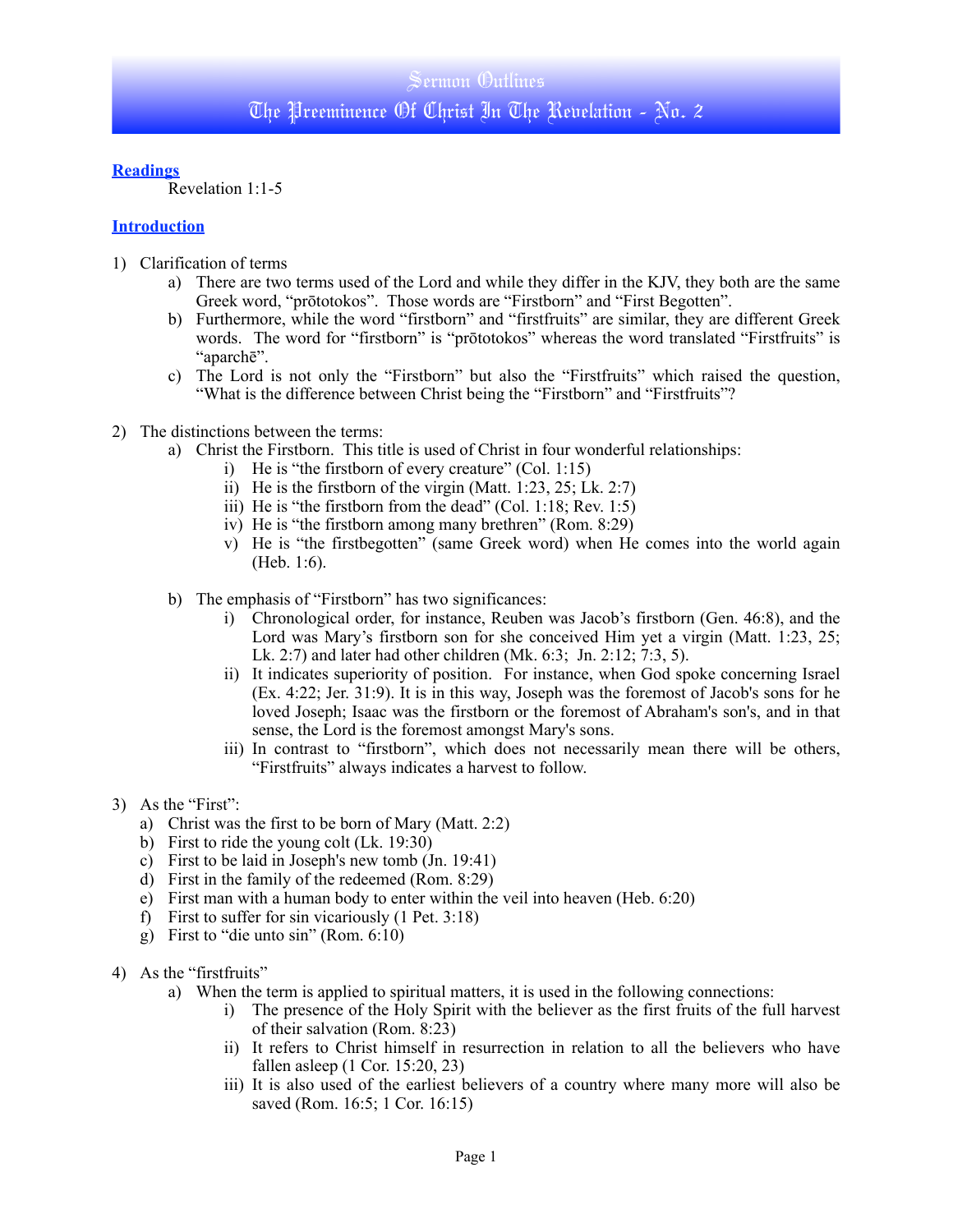# Sermon Outlines The Preeminence Of Christ In The Revelation - No. 2

- iv) It is used of the saints of this age in regard to all the redeemed (Jam. 1:18).
- v) The saints of the tribulation period: "These are they which were not defiled with women; for they are virgins. These are they which follow the Lamb whithersoever he goeth. These were redeemed from among men, being the firstfruits unto God and to the Lamb" (Rev. 14:4).

#### **He was the firstborn from the dead**

Christ was the first begotten or firstborn from the dead.

- a) The objections: "How could He be the first to rise from the dead when there were three resurrections in the Old Testament?
	- i) The widow of Zarephath's son by Elijah (1 Kgs. 17:21-22)
	- ii) The Shunammite's son by Elisha (2 Kgs. 32:35)
	- iii) The man by coming into contact with Elisha's bones (2 Kgs. 13:20-21).
- b) Furthermore, there are three recorded as being done by the Lord:
	- i) Jairus' daughter (dead a few minutes) (Mk. 5:22-23, 41-42)
	- ii) The widow of Nain's son (dead a few hours) (Lk. 7:12-15)
	- iii) Lazarus (dead a few days) (Jn. 11:43-44).

The distinction is, these all died again. Christ was the first to die a physical death (Jn. 10:33) and resurrected never to die again (Rev. 1:18). Never again will His body ever be a corpse, never again will it be embalmed, never again will it lie in a stone sealed tomb.

#### **Christ is the Prince of the kings of the earth**

Christ is a King who is totally distinct from all other kings. He alone is spoken of as a "King of Kings" in three passages (1 Tim. 6:15; Rev. 17:14. 19:16). Being superlative, Christ is the:

- a) "King of Beauty" (Isa. 33:17)
- b) "King of Glory" (Psa. 24:7-10)
- c) "King of the Jews" (Matt. 2:2)
- d) "King of Israel" (Matt. 27:42)
- e) "King of Righteousness and King of Peace" (Heb. 7:1-3)
- f) "King eternal" (literary "King of Ages" (1 Tim. 1:17)
- g) "King of Saints" (Rev. 15:3)

However, at the beginning of Revelation He is, "Prince of the kings of the earth".

- 1) It does not say He is the, "King of the Princes of the earth" but as the Prince, the Lord is being set in contrast to the other two great "princes" who seek rule over the earth, namely Satan and the Beast.
	- a) While Satan is the "Prince of the power of the air" (Eph. 2:2), he is the ruler/prince/king of the "power of darkness" (Col. 1:13 ). When the devil was tempting the Lord, he offered the Lord, "all the kingdoms of the earth" (Matt. 4:8-10), something he could not have done had he not had complete authority over them. In Ezek. 28:11-19 and Isa. 14:12 Satan is prefigured as a king, so I have no trouble in accepting that he is over the kings of the earth, BUT only to the extent that the Most High permits him for, "The most high ruleth in the kingdom of men" (Dan. 4:17, 25, 32).
	- b) The Beast, that is the "man of Sin" (2 Thess. 2:3), having been given the "power, and his seat, and great authority" from Satan (Rev. 13:2) and is crowned with ten crowns upon his seven heads (Rev. 13:1), he is the supreme object of worship on earth (Rev. 13:12). Ten kings who have no kingdoms of their own are given power as kings with the Beast, and they give their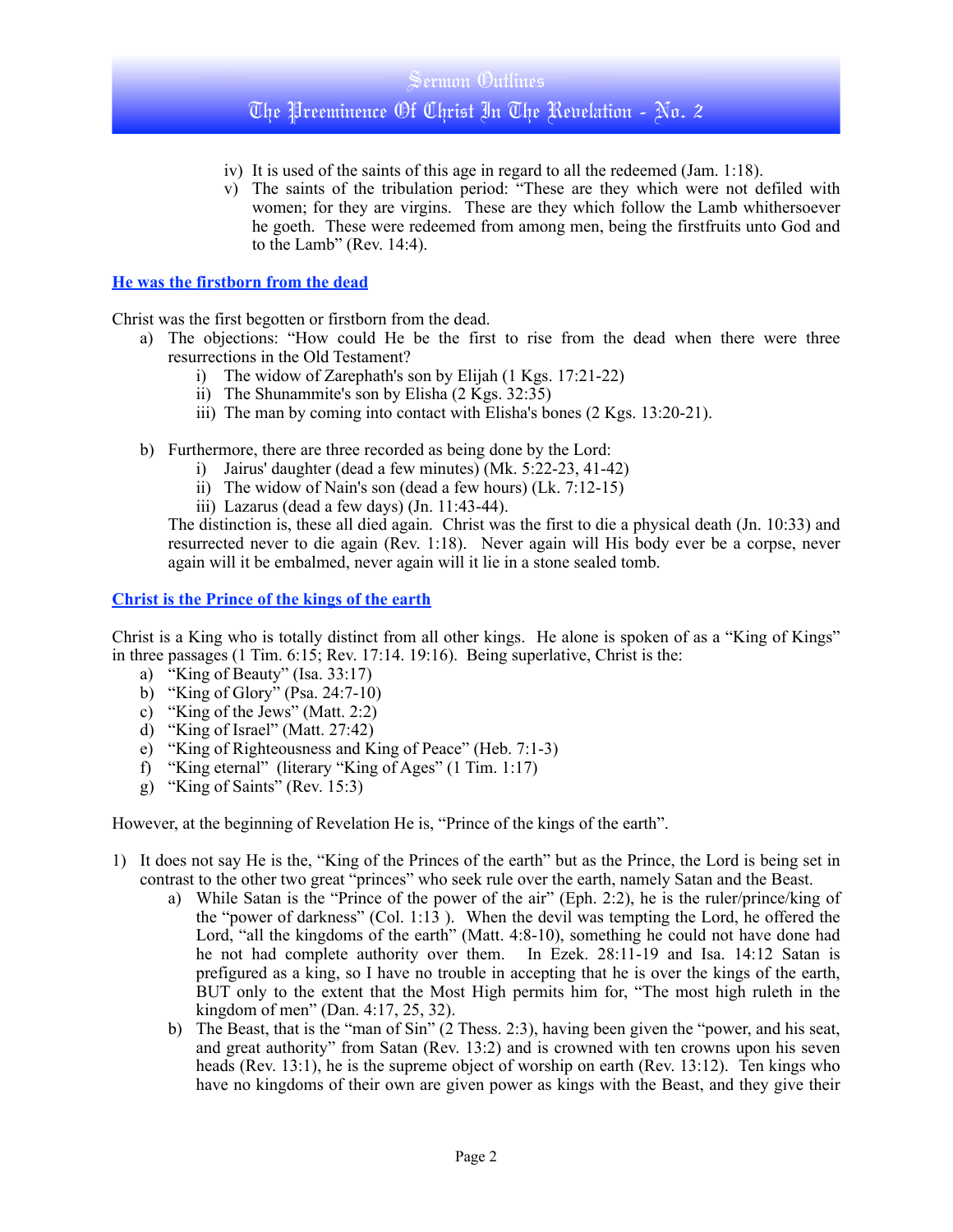# Sermon Outlines The Preeminence Of Christ In The Revelation - No. 2

"power and strength unto the beast" (Rev. 17:12-13). This man who is the Prince (Dan. 9:26) will be the Prince over the ten vassal kings of the earth.

- c) There is yet another group, the saints of whom it says, "To him will I give power over the nations; and he shall rule them with a rod of iron" (Rev. 2:26-27), and whither they are the saints of the church or as it seems to me all saints of all ages of whom it is said, "Thou wast slain, and hast redeemed us to God by thy blood out of every kindred, and tongue, and people, and nation; And hast made us unto our God kings and priests: and we shall reign on the earth" (Rev. 5:9-10).
- d) Great is the reality that when our Lord comes to reign, He will be the Foremost Authority, the Absolute Moral Authority over every realm, domain, principality, power, empire or monarchy, infernal, and terrestrial.
- 2) Then shall be brought about the fulfillment of the ancient scriptures:
	- a) "He shall have dominion also from sea to sea, and from the river unto the ends of the earth." (Psa. 72:8)
	- b) "Even he shall build the temple of the LORD; and he shall bear the glory, and shall sit and rule upon his throne; and he shall be a priest upon his throne: and the counsel of peace shall be between them both." (Zech. 6:13)
	- c) "And one cried unto another, and said, Holy, holy, holy, is the LORD of hosts: the whole earth is full of his glory." (Isa. 6:3)
	- d) "Also I will make him my firstborn, higher than the kings of the earth." (Psa. 89:27)
	- e) "And there shall come forth a rod out of the stem of Jesse, and a Branch shall grow out of his roots: And the spirit of the LORD shall rest upon him, the spirit of wisdom and understanding, the spirit of counsel and might, the spirit of knowledge and of the fear of the LORD; And shall make him of quick understanding in the fear of the LORD: and he shall not judge after the sight of his eyes, neither reprove after the hearing of his ears: But with righteousness shall he judge the poor, and reprove with equity for the meek of the earth: and he shall smite the earth with the rod of his mouth, and with the breath of his lips shall he slay the wicked. And righteousness shall be the girdle of his loins, and faithfulness the girdle of his reins. The wolf also shall dwell with the lamb, and the leopard shall lie down with the kid; and the calf and the young lion and the fatling together; and a little child shall lead them. And the cow and the bear shall feed; their young ones shall lie down together: and the lion shall eat straw like the ox. And the sucking child shall play on the hole of the asp, and the weaned child shall put his hand on the cockatrice' den. They shall not hurt nor destroy in all my holy mountain: for the earth shall be full of the knowledge of the LORD, as the waters cover the sea. And in that day there shall be a root of Jesse, which shall stand for an ensign of the people; to it shall the Gentiles seek: and his rest shall be glorious." (Isa. 11:1-10)
	- f) Then shall there be "joy in the morning" and there shall be no more war, "And he shall judge among many people, and rebuke strong nations afar off; and they shall beat their swords into plowshares, and their spears into pruning hooks: nation shall not lift up a sword against nation, neither shall they learn war any more." (Mic. 4:3)

#### **Summary**

Another has rightly said of Him:

- a) His dominance holds sway over death and disease.
- b) His ascendancy is seen over the material, geographical, and moral realms.
- c) Every law of the universe was under His command.